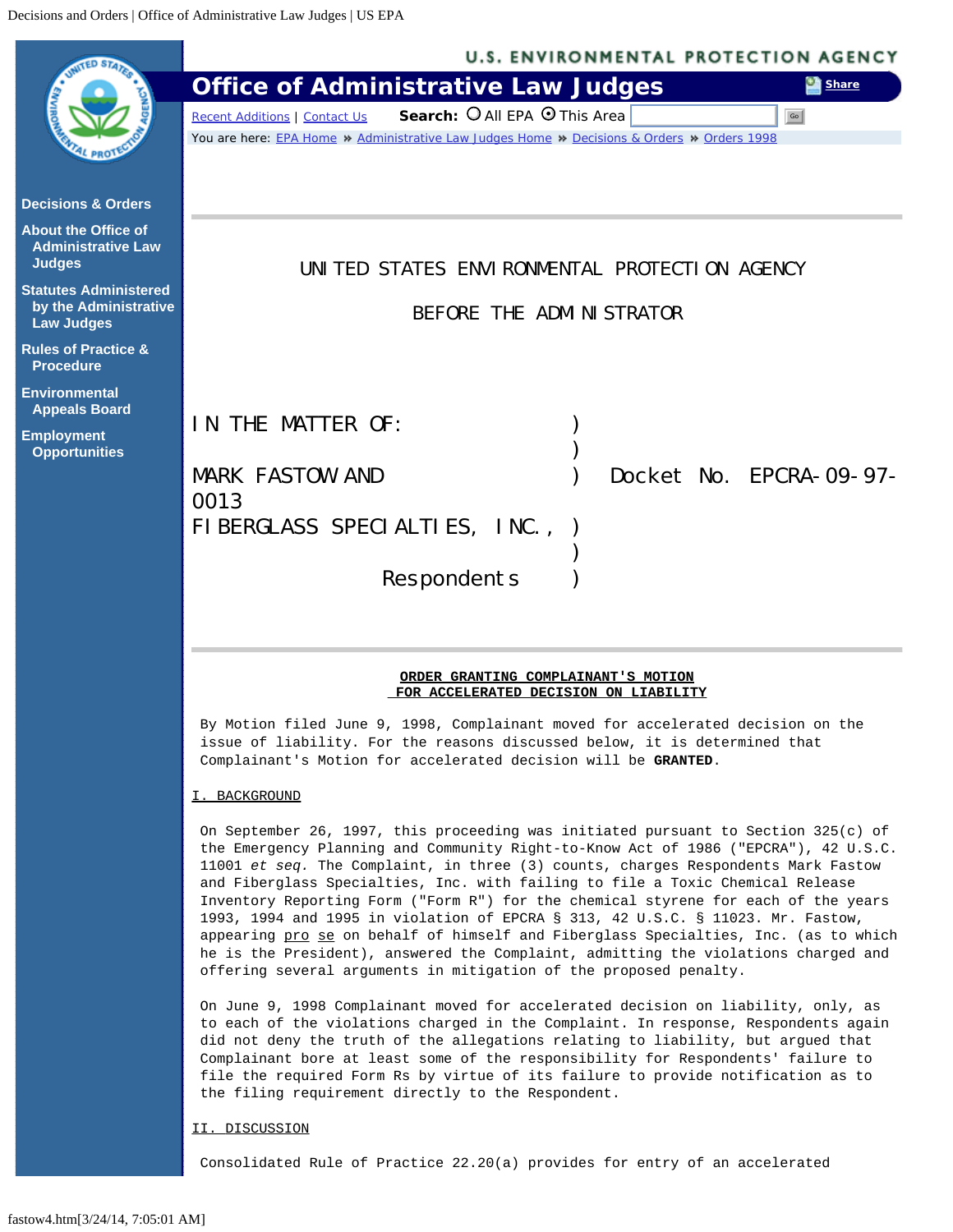decision "if no genuine issue of material fact exists and a party is entitled to judgment as a matter of law, as to all or any part of the proceeding." 40 C.F.R. § 22.20(a). A motion for accelerated decision is the administrative analog to a motion for summary judgment under Rule 56(c) of the Federal Rules of Civil Procedure. In re: ICC Indus., TSCA Appeal No. 91-4, 1991 TSCA Lexis 61, at \*16 (Dec. 2, 1991); In re: CWM Chemical Services, TSCA Appeal No. 93-1, 1995 TSCA Lexis 10 (May 10, 1995). Interpreting the standard of Federal Rule 56, the Supreme Court has stated that the proper inquiry is "whether the evidence presents a sufficient disagreement to require submission to a [fact finder] or whether it is so one-sided that one party must prevail as a matter of law." Anderson v. Liberty Lobby, 477 U.S. 242, 251 (1986). As set forth below, based on the uncontested facts, there is no genuine issue as to any material fact regarding Respondent's liability on the three counts of the Complaint and the Complainant is entitled to judgment as a matter of law.

EPCRA § 313(a), 42 U.S.C. § 11023(a),  $(1)$  and 40 C.F.R. § 372.30<sup>(2)</sup> provide that an owner or operator of a facility subject to the requirements of EPCRA § 313(b)<sup>[\(3\)](#page-3-2)</sup> must submit annually, no later than July 1 of each year,  $\frac{(4)}{4}$  a Form R for each toxic chemical listed under 40 C.F.R. § 372.65 $(5)$  that was manufactured, processed, imported or otherwise used during the preceding calendar year in quantities exceeding established chemical thresholds. $(6)$ 

It is undisputed that on June 11, 1997 EPA Inspector Gholson conducted an inspection of Respondents' facility at 1650 Foothill Drive in Boulder City, Nevada, where Respondents manufacture fiberglass automobile parts which are sold to automotive parts distributors and retailers. Based on his pre-inspection conversations with Mr. Fastow, and his observations during the inspection, Inspector Gholson told Mr. Fastow that it appeared that his facility should be reporting its use of styrene under EPCRA. Inspector Gholson left Mr. Fastow with a "Notice of Inspection" requesting the company's purchase records for all gel coat colors and polyester resins<sup> $(7)$ </sup> for calendar years 1993, 1994, 1995, and 1996. Complainant's Prehearing Exchange Exhibit (hereinafter cited as "C's PHE Ex.") 6 (Gholson Inspection Report). Using these purchase records, Inspector Gholson prepared an annual TRI-Listed Chemical Usage table for Fiberglass Specialties. This table shows that during the years 1993, 1994, and 1995 Respondents used 46,123, 50,543 and 51,599 pounds of styrene respectively. C's PHE Ex. 5. These amounts exceed the 25,000 pound threshold reporting limit for styrene for the years in question. See EPCRA § 313(f), 40 C.F.R. § 372.25. According to Complainant, an examination of an EPA database shows that Respondents have not submitted Form Rs as

Respondents do not dispute any of the above factual allegations made by Complainant as they relate to liability. Rather, Respondents argue in response to Complainant's Motion that the U.S. Environmental Protection Agency (EPA) did not provide adequate notice to Respondents of the requirements of the EPCRA regulations, and that EPA therefore bears some responsibility for Respondents' violations. It has long been held, however, that publication of a rule in the Federal Register provides notice to the regulated community. Federal Crop Insurance Corp. v. Merrill, 332 U.S. 380, 384-85 (1947)("Just as everyone is charged with knowledge of the United States Statutes at Large, Congress has provided that the appearance of rules and regulations in the Federal Register gives legal notice of their contents").

The final rule implementing EPCRA § 313's reporting requirements was published in the Federal Register on February 16, 1988, beginning on page 4500. See 53 Fed. Reg. 4500. Consequently, Respondents' argument that the Agency bears a part of the responsibility for Respondents' violations must be rejected. Accordingly, it is concluded that there is no dispute as to any material fact as to liability on any of the three counts of the Complaint and, thus, Complainant is entitled to judgment as a matter of law as to liability only.

III. FINDINGS OF FACT AND CONCLUSIONS OF LAW

to styrene for the three years cited in the Complaint.

1. Respondents Fiberglass Specialties, Inc. and Mark Fastow are each a "person" as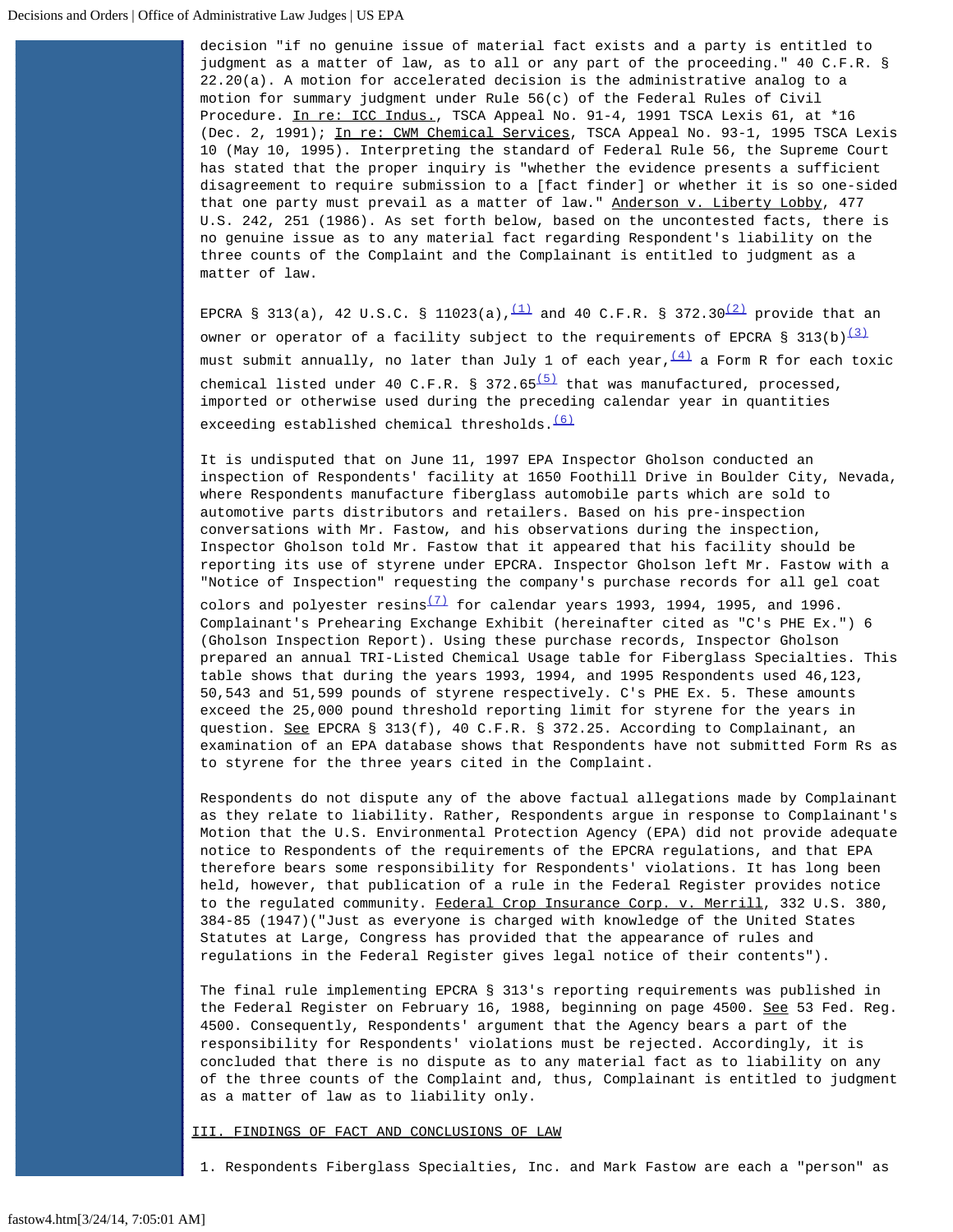that term is defined in EPCRA § 329(7), 42 U.S.C. § 11049(7).

2. Respondents are the owner or operator of a "facility" located at 1650 Foothill Drive, Boulder City, Nevada, as that term is defined in EPCRA § 329(4), 42 U.S.C. § 11049(4) and 40 C.F.R. § 372.3.

3. Respondents' facility has ten or more "full-time employees," as that phrase is defined at 40 C.F.R. § 372.3.

4. Respondents' facility's Standard Industrial Classification Code is within the 20 to 39 range.

5. The chemical styrene, CAS Number 100-42-5, is referenced in EPCRA § 313 and listed at 40 C.F.R. § 372.65 as subject to the reporting requirements of 40 C.F.R. Part 372.

6. During calendar year 1993, Respondents' facility "processed," (as that term is defined in EPCRA §  $313(b)(1)(C)(ii)$  and 40 C.F.R. § 372.3), styrene, in excess of the 25,000 pound reporting threshold for styrene specified at 40 C.F.R. § 372.25.

7. Respondents failed to submit a Toxic Form R to EPA reporting the styrene processed during the 1993 calendar year on or before July 1, 1994, the filing deadline.

8. Respondents' failure to submit a Form R for styrene to EPA for calendar year 1993 by the filing deadline constitutes a violation of EPCRA § 313, 42 U.S.C. § 11023.

9. During calendar year 1994, Respondents' facility "processed," as that term is defined in EPCRA §  $313(b)(1)(C)(ii)$  and 40 C.F.R. § 372.3, styrene, in excess of the 25,000 pound reporting threshold for styrene specified at 40 C.F.R. § 372.25.

10. Respondents failed to submit a Form R to EPA for styrene for the 1994 calendar year on or before July 1, 1995, the filing deadline.

11. Respondents' failure to submit a Form R for styrene to EPA for calendar year 1994 by the filing deadline constitutes a violation of EPCRA § 313, 42 U.S.C. § 11023.

12. During calendar year 1994, Respondents' facility "processed," as that term is defined in EPCRA §  $313(b)(1)(C)(ii)$  and 40 C.F.R. § 372.3, styrene, in excess of the 25,000 pound reporting threshold for styrene specified at 40 C.F.R. § 372.25.

13. Respondents failed to submit a Form R to EPA for styrene for the 1995 calendar year on or before August 1, 1996, the filing deadline.

14. Respondents' failure to submit a Form R for styrene to EPA for calendar year 1995 by the filing deadline constitutes a violation of EPCRA § 313, 42 U.S.C. § 11023.

**THEREFORE**, it is this day,

**ORDERED**, that the Complainant's Motion for Accelerated Decision is hereby GRANTED, and it is further,

**ORDERED**, that JUDGMENT on the issue of liability, only, be hereby entered in favor of the Complainant in this action as to all three counts of the Complaint.

**In that there continues to be pending in this case the issue of the appropriate penalty to be imposed for the violations found, the Order, previously issued, scheduling the hearing in this case to begin on July 28, 1998, remains in effect.**

Susan L. Biro

\_\_\_\_\_\_\_\_\_\_\_\_\_\_\_\_\_\_\_\_\_\_\_\_